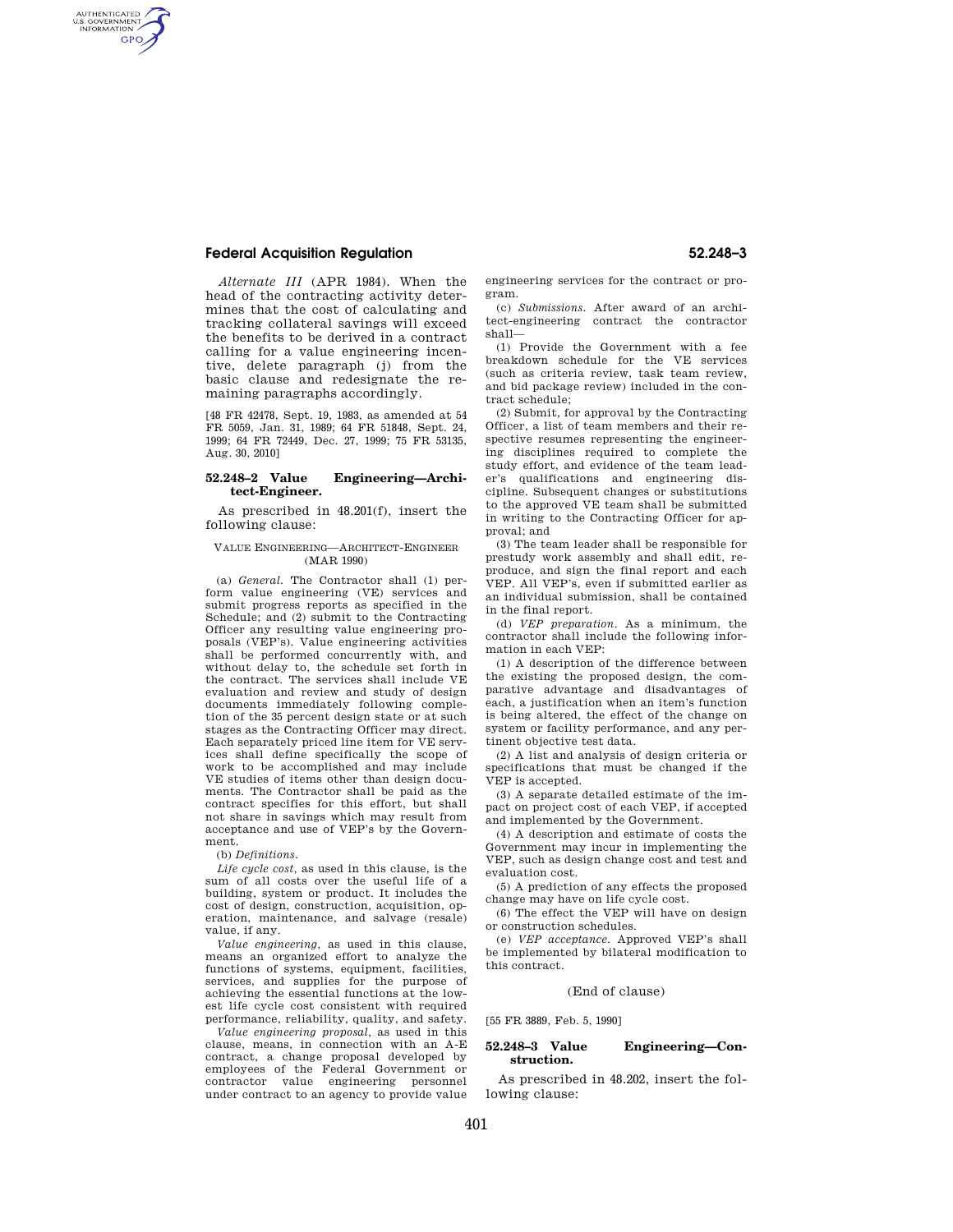#### VALUE ENGINEERING—CONSTRUCTION (OCT 2010)

(a) *General.* The Contractor is encouraged to develop, prepare, and submit value engineering change proposals (VECP's) voluntarily. The Contractor shall share in any instant contract savings realized from accepted VECP's, in accordance with paragraph (f) below.

(b) *Definitions. Collateral costs,* as used in this clause, means agency costs of operation, maintenance, logistic support, or Government-furnished property.

*Collateral savings,* as used in this clause, means those measurable net reductions resulting from a VECP in the agency's overall projected collateral costs, exlcusive of acquisition savings, whether or not the acquisition cost changes.

*Contractor's development and implementation costs,* as used in this clause, means those costs the Contractor incurs on a VECP specifically in developing, testing, preparing, and submitting the VECP, as well as those costs the Contractor incurs to make the contractual changes required by Government acceptance of a VECP.

*Government costs,* as used in this clause, means those agency costs that result directly from developing and implementing the VECP, such as any net increases in the cost of testing, operations, maintenance, and logistic support. The term does not include the normal administrative costs of processing the VECP.

*Instant contract savings,* as used in this clause, means the estimated reduction in Contractor cost of performance resulting from acceptance of the VECP, minus allowable Contractor's development and implementation costs, including subcontractors' development and implementation costs (see paragraph (h) below).

*Value engineering change proposal (VECP)*  means a proposal that—

(1) Requires a change to this, the instant contract, to implement; and

(2) Results in reducing the contract price or estimated cost without impairing essential functions or characteristics; *provided,*  that it does not involve a change—

(i) In deliverable end item quantities only; or

(ii) To the contract type only.

(c) *VECP preparation.* As a minimum, the Contractor shall include in each VECP the information described in subparagraphs (1) through (7) below. If the proposed change is affected by contractually required configuration management or similar procedures, the instructions in those procedures relating to format, identification, and priority assignment shall govern VECP preparation. The VECP shall include the following:

(1) A description of the difference between the existing contract requirement and that

**52.248–3 48 CFR Ch. 1 (10–1–11 Edition)** 

proposed, the comparative advantages and disadvantages of each, a justification when an item's function or characteristics are being altered, and the effect of the change on the end item's performance.

(2) A list and analysis of the contract requirements that must be changed if the VECP is accepted, including any suggested specification revisions.

(3) A separate, detailed cost estimate for (i) the affected portions of the existing con-<br>tract requirement and (ii) the VECP. The tract requirement and (ii) the VECP. cost reduction associated with the VECP shall take into account the Contractor's allowable development and implementation costs, including any amount attributable to subcontracts under paragraph (h) below.

(4) A description and estimate of costs the Government may incur in implementing the VECP, such as test and evaluation and operating and support costs.

(5) A prediction of any effects the proposed change would have on collateral costs to the agency.

(6) A statement of the time by which a contract modification accepting the VECP must be issued in order to achieve the maximum cost reduction, noting any effect on the contract completion time or delivery schedule.

(7) Identification of any previous submissions of the VECP, including the dates submitted, the agencies and contract numbers involved, and previous Government actions, if known.

(d) *Submission.* The Contractor shall submit VECP's to the Resident Engineer at the worksite, with a copy to the Contracting Officer.

(e) *Government action.* (1) The Contracting Officer will notify the Contractor of the status of the VECP within 45 calendar days after the contracting office receives it. If additional time is required, the Contracting Officer will notify the Contractor within the 45-day period and provide the reason for the delay and the expected date of the decision. The Government will process VECP's expeditiously; however, it will not be liable for any delay in acting upon a VECP.

 $(2)$  If the VECP is not accepted, the Contracting Officer will notify the Contractor in writing, explaining the reasons for rejection. The Contractor may withdraw any VECP, in whole or in part, at any time before it is accepted by the Government. The Contracting Officer may require that the Contractor provide written notification before undertaking significant expenditures for VECP effort.

(3) Any VECP may be accepted, in whole or in part, by the Contracting Officer's award of a modification to this contract citing this clause. The Contracting Officer may accept the VECP, even though an agreement on price reduction has not been reached, by issuing the Contractor a notice to proceed with the change. Until a notice to proceed is issued or a contract modification applies a